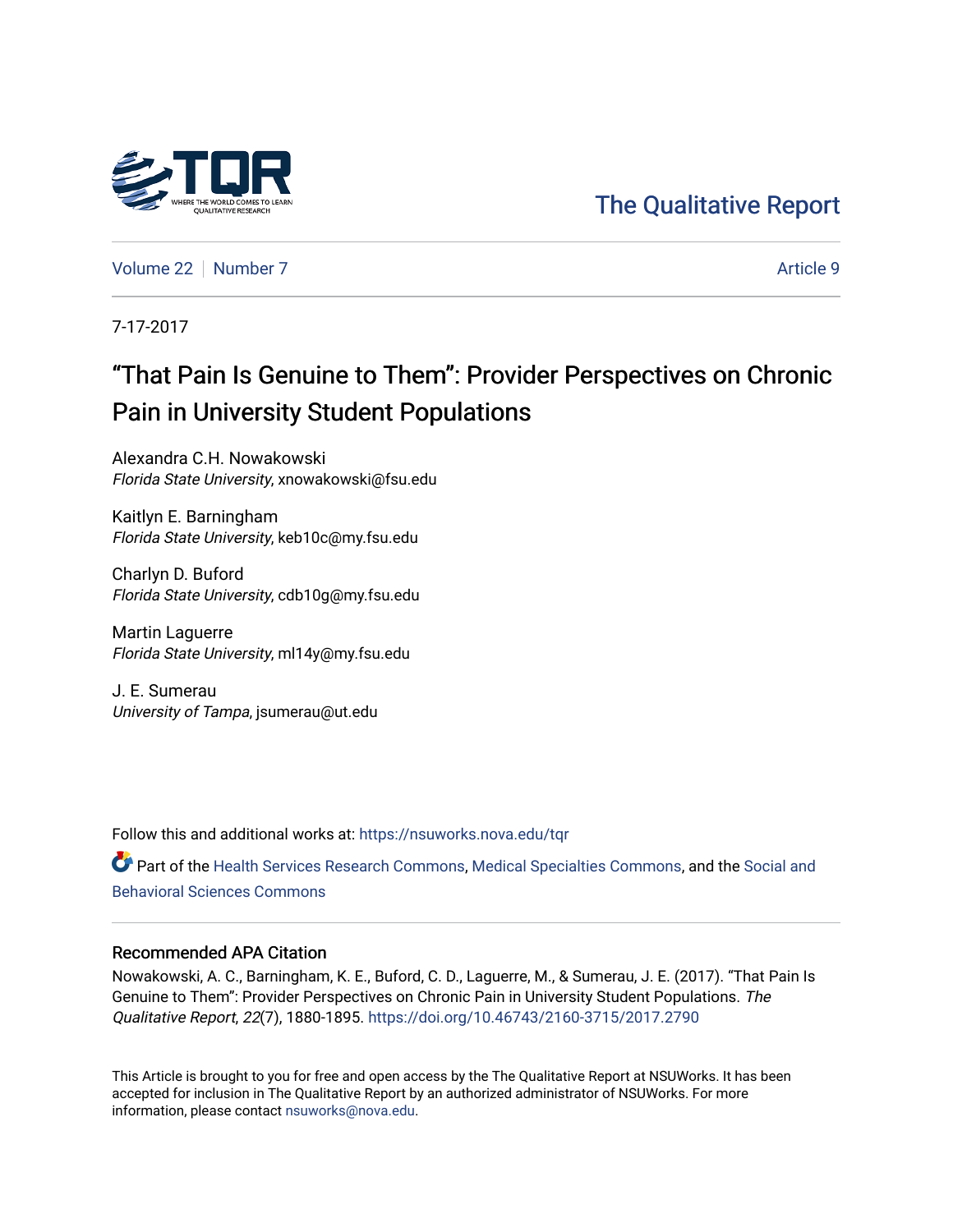# **Qualitative Research Graduate Certificate** Indulge in Culture Exclusively Online . 18 Credits **LEARN MORE**

## "That Pain Is Genuine to Them": Provider Perspectives on Chronic Pain in University Student Populations

#### Abstract

We explored provider attitudes about and experiences in chronic pain management for university student populations. Our central question was: "What do providers at a large university campus health care center experience in the process of offering pain management services?" We explored instrumental, behavioral, emotional, and attitudinal dimensions of our participants' experiences using a qualitative case study approach. Data were gathered through semi-structured interviews with 10 health care providers at the student health center for a large research university in Florida. Interviews captured providers' background and experiences in providing pain management to student patients with diverse needs. We used grounded theory techniques for data analysis (i.e., collaborative content analysis with open coding). Data reflect differences in perceptions of chronic pain prevalence and palliation best practices. We identified five themes: different perceptions of chronic pain prevalence, awareness of painful conditions, palliation as a contested process, importance of communication, and multidimensional perspectives. Responses varied by training, specialization, experience, and sociodemographics. Our findings mirror the broader literature on pain management. We outline priorities for further research in university health care settings, and suggest participatory strategies for translating associated findings into targeted plans for clinical care improvement.

#### Keywords

Pain Management, Adolescents, Young Adults, Health Care, University Clinics, Medical Providers, Case Study

#### Creative Commons License



This work is licensed under a [Creative Commons Attribution-Noncommercial-Share Alike 4.0 License](https://creativecommons.org/licenses/by-nc-sa/4.0/).

#### Acknowledgements

We are grateful to the clinicians and staff who participated in and facilitated recruitment for our study. We also give thanks to our peer reviewers and editors for their helpful feedback in revising this manuscript.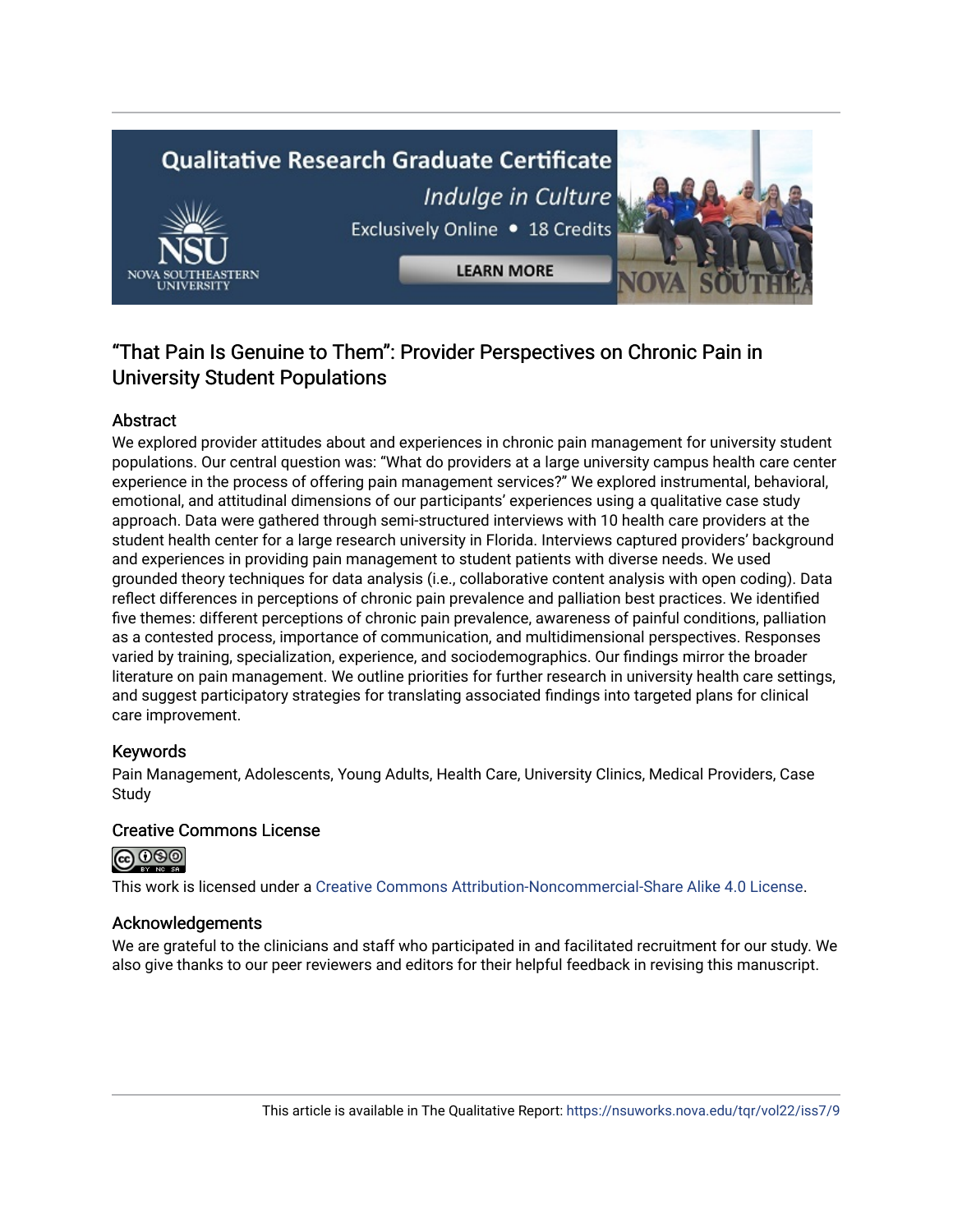

## **"That Pain Is Genuine to Them": Provider Perspectives on Chronic Pain in University Student Populations**

Alexandra C. H. Nowakowski, Kaitlyn E. Barningham, Charlyn D. Buford, and Martin Laguerre Florida State University, Tallahassee, Florida, USA

### J. E. Sumerau

University of Tampa, Florida, USA

*We explored provider attitudes about and experiences in chronic pain management for university student populations. Our central question was: "What do providers at a large university campus health care center experience in the process of offering pain management services?" We explored instrumental, behavioral, emotional, and attitudinal dimensions of our participants' experiences using a qualitative case study approach. Data were gathered through semi-structured interviews with 10 health care providers at the student health center for a large research university in Florida. Interviews captured providers' background and experiences in providing pain management to student patients with diverse needs. We used grounded theory techniques for data analysis (i.e., collaborative content analysis with open coding). Data reflect differences in perceptions of chronic pain prevalence and palliation best practices. We identified five themes: different perceptions of chronic pain prevalence, awareness of painful conditions, palliation as a contested process, importance of communication, and multidimensional perspectives. Responses varied by training, specialization, experience, and sociodemographics. Our findings mirror the broader literature on pain management. We outline priorities for further research in university health care settings, and suggest participatory strategies for translating associated findings into targeted plans for clinical care improvement. Keywords: Pain Management, Adolescents, Young Adults, Health Care, University Clinics, Medical Providers, Case Study*

Chronic pain management remains a frequently studied topic in health services research, as well as a constant source of change and reform in clinical care practices. Yet these efforts are often restricted to health care settings that capture only specific portions of the total population that may experience persistent pain. University students represent one population whose pain management needs and outcomes are not yet documented in the literature. Gaps in the literature are particularly large for students who receive their health care on campus.

Understanding these dynamics requires gathering perspectives from both campus health service users and the clinical providers who care for them. Extant literature suggests that differences in provider perception of pain prevalence and severity as well as appropriate clinical responses may limit the number and scope of pain management services delivered in a given health care setting, especially if providers work one-on-one rather than in teams. These differences can stem from variation in academic and professional training (Duke et al., 2013), disparities in access to health care resources and technologies (McGreary, McGreary, & Gatchel, 2012), limited scientific understanding of different pain types and pathways (Smith, Torrance, & Johnson, 2012), unconscious bias about people from different social backgrounds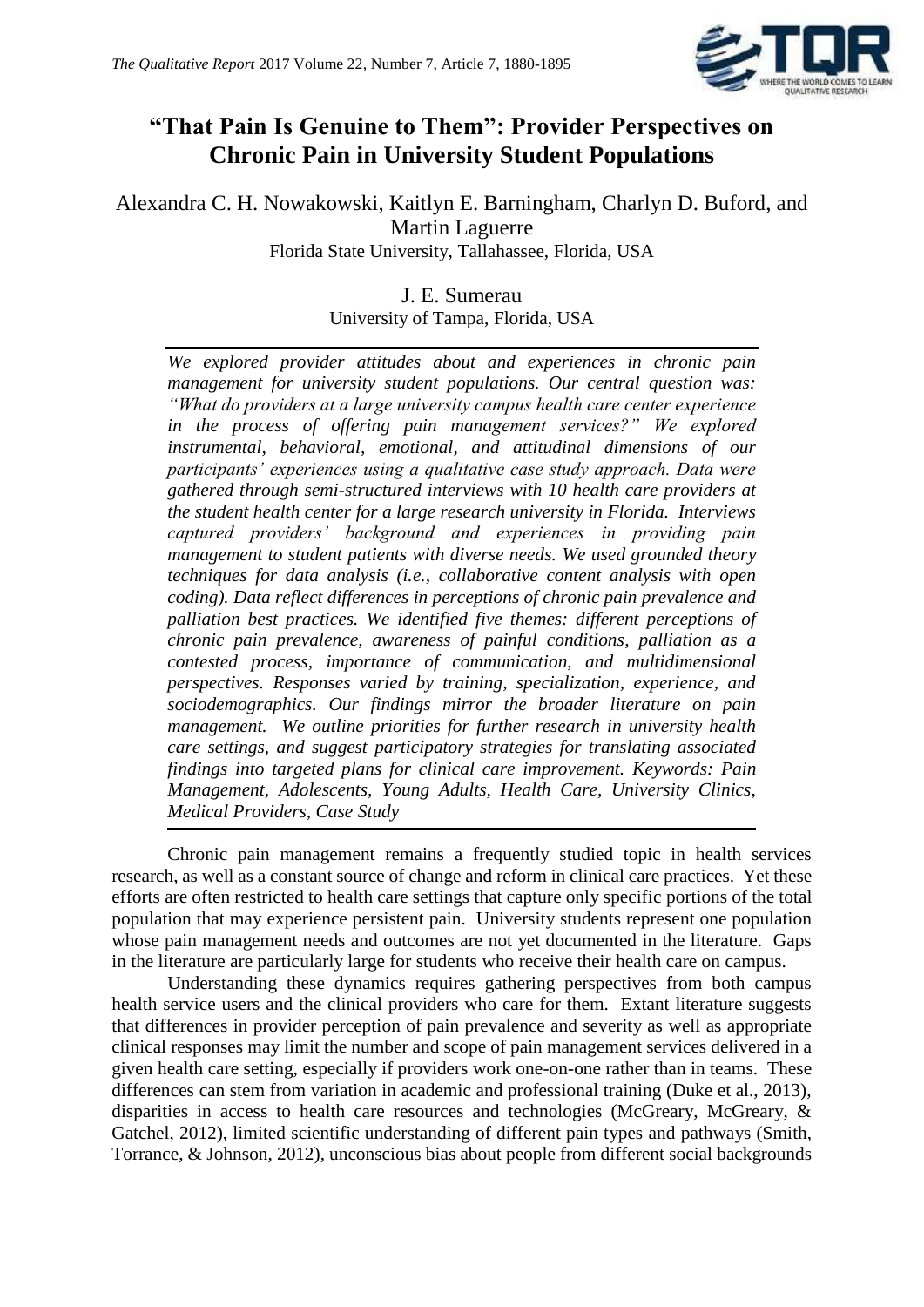(Wandner et al., 2014), and/or diversity in how people from different cultures communicate about pain (Campbell & Edwards, 2012).

Students on university campuses are often a highly diverse population, especially at large schools enrolling learners from multiple countries and cultures. Studying chronic pain management services at the campus health center for a large research university thus offers opportunities both to understand overall successes and challenges in palliation for student populations, and to illuminate potential disparities in processes and outcomes for students with different backgrounds and circumstances. Conducting research with student users of health services also presents unique challenges for confidentiality and participant protection, in addition to the recruitment challenges implied previously. We thus saw value in beginning with providers to understand their perceptions of the magnitude and scope of chronic pain within their service population, and assessing their attitudes about how to manage these health challenges.

Our diverse team of sociomedical science and social psychology faculty, graduate students completing degrees in public health, and undergraduate students from a variety of health-related majors designed and implemented a qualitative case study to explore pain management in university settings. We conducted semi-structured interviews with 10 campus health services providers of different backgrounds and specializations, asking each participant questions about their pain management activities with students. Our interviews revealed striking differences in both perceptions of the prevalence of chronic pain in university populations, and beliefs about how to address chronic pain among student health service users.

#### **Background**

As person-centered medicine becomes more of a focus in health care, clinicians and researchers increasingly attend to characteristics that may impact the needs and preferences of patients. These may include both personal experiences and population-level trends relevant for the health and comfort of specific individuals (Lorentzenm, Hermansen, & Botti, 2012). Indeed, managing pain represents a key priority for practitioners of person-centered health care in a variety of settings and with a variety of social groups (Stanos, 2012). Treatment and research activities surrounding pain management with diverse populations have yielded a rich literature on palliation.

Although research on pain management is robust and wide-ranging, it is not yet comprehensive. Some important clinical populations and settings have yet to be studied with respect to a variety of aspects of person-centered medicine, including but not limited to pain management. Our literature search revealed a comparatively small body of work on pain management related to the specific experiences of university students and their health care providers at campus clinics.

#### **Literature Review Methods**

We conducted this search through a collaborative process in which each of our undergraduate and graduate research assistants as well as the PI searched multiple library databases for key terms relevant to the study scope. Key terms included "pain management," "palliation," "pain," "university," "campus," "clinic," "health care," "providers," and "students." We principally searched on OVID PubMed and JSTOR, but also used Google Scholar to help us find literature not indexed by either of those databases. Google Scholar also conferred the advantage of locating relevant books as well as journal articles. Throughout the literature review process, each student and the PI maintained a bibliography of all articles and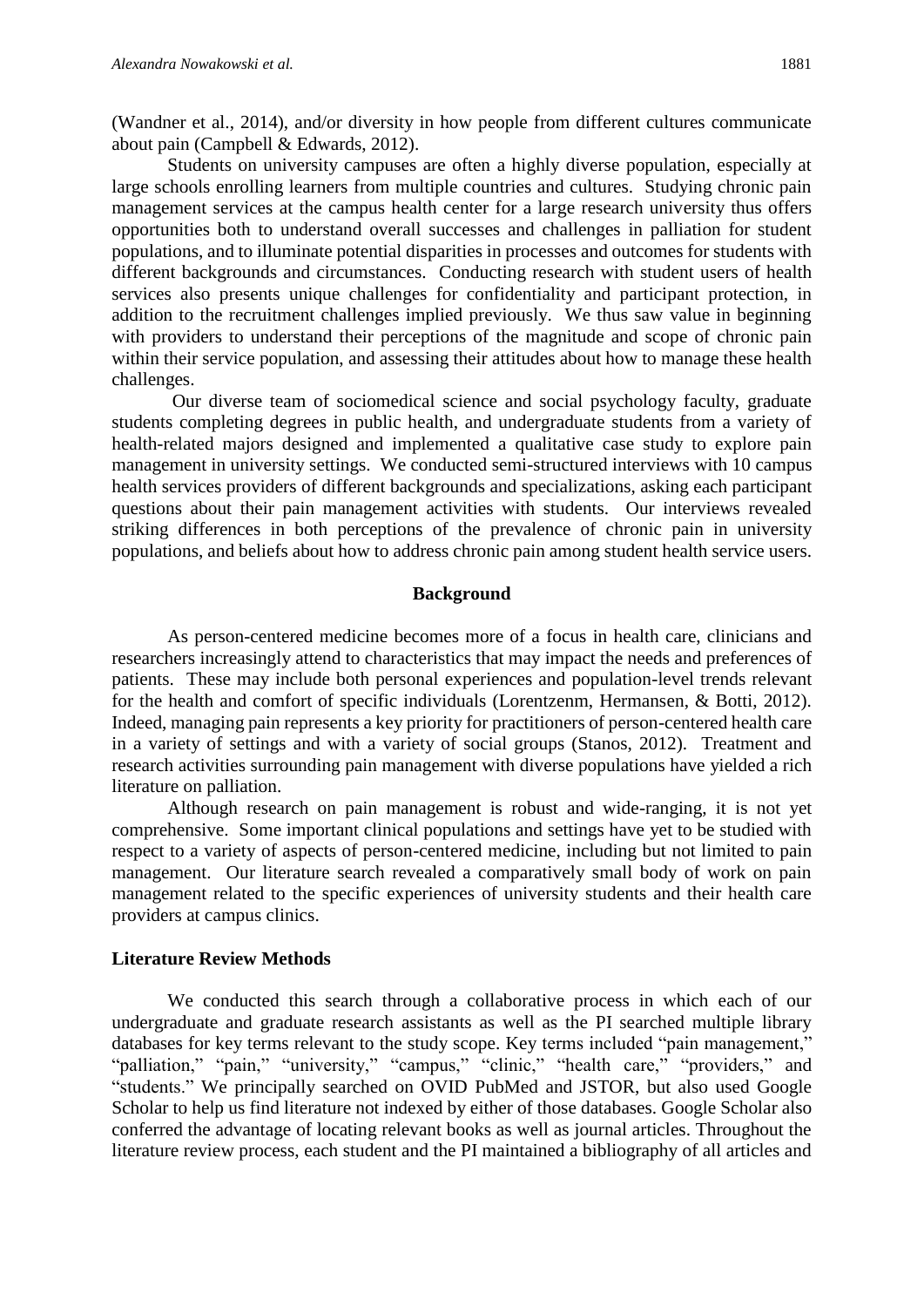books they had found so far. Our study staff then shared their individual bibliography files, and a master list of relevant articles was compiled for further review.

#### **Research on University Health Care**

Reviewing relevant journal articles and books showed us that undergraduate and graduate students who use university health care services comprise a patient group whose experiences remain largely unexplored in the literature. We note two specific gaps in extant literature: (1) lack of attention to the pain management needs of university students in general, especially those receiving care at their universities' health centers; and (2) absence of health care provider perspectives on the process and outcomes of pain management for university students.

Little research currently exists on health care for university students delivered in campus settings. Similarly little scholarship is presently published on the experiences and perceptions of providers who care primarily for university students. This research is especially parsimonious with respect to pain management, an area of medical care with which providers frequently experience frustrations and concerns (Stockler & Wilcken, 2012). We could not find any studies matching a variety of search terms related to provider accounts of participation in pain management for university students, or indeed any studies of pain management at campus clinics.

However, we did find several studies addressing university health care in general. Characteristics of student clinic users were a key feature of this literature. Specifically, prior studies of university health services outline a number of factors contributing to unique care needs in students, as well as ways in which students may be similar to other patient populations. Most of this literature focuses on acute care for illness and injury, primary prevention of adverse outcomes, and general health promotion. Sexual health resources (Eisenberg et al., 2012), rape and assault education (Buchholz, 2015), mental health counseling (Conley, Durak, & Dickson, 2013), physical activity opportunities (Milroy et al., 2012), nutrition support programs (Lenders et al., 2013), and substance abuse prevention (Kilmer, Bailie, & White, 2012) are major emphases spanning these areas.

By contrast, we did not find literature describing either chronic care services at university clinics or the distribution of persistent conditions in student user populations. This may change in the future as interest in both university health care (Turner & Hurley, 2015) and young adults with chronic care needs (Pepper, Kirshner, & Ryglewicz, 2014) continues to grow.

#### **Research on Pain Management**

We also found several studies addressing provider accounts of pain management with other populations.Provider awareness of pain prevalence and palliation-related needs in different clinical populations is a frequent theme in the general literature on pain management. Specifically, the literature suggests that providers with different training and socialization may differ substantially in their perceptions of how different types of pain are represented in their patient populations (Sophie & Ford, 2012), as well as how pain should be managed (Manchikanti & Hirsch, 2012). Researchers have observed differences in perception among providers of diverse backgrounds and clinical specializations with respect to a variety of pain types. These include chronic (Hollingshead et al., 2015), acute (Hwang & Platts-Mills, 2013), neuropathic (Vranken, 2015), and nociceptive (Green, 2013) pain.

Chronic pain represents a particular emphasis in this research, and one that remains highly contested with respect to both treatment modalities (Mercadante & Giarratano, 2012)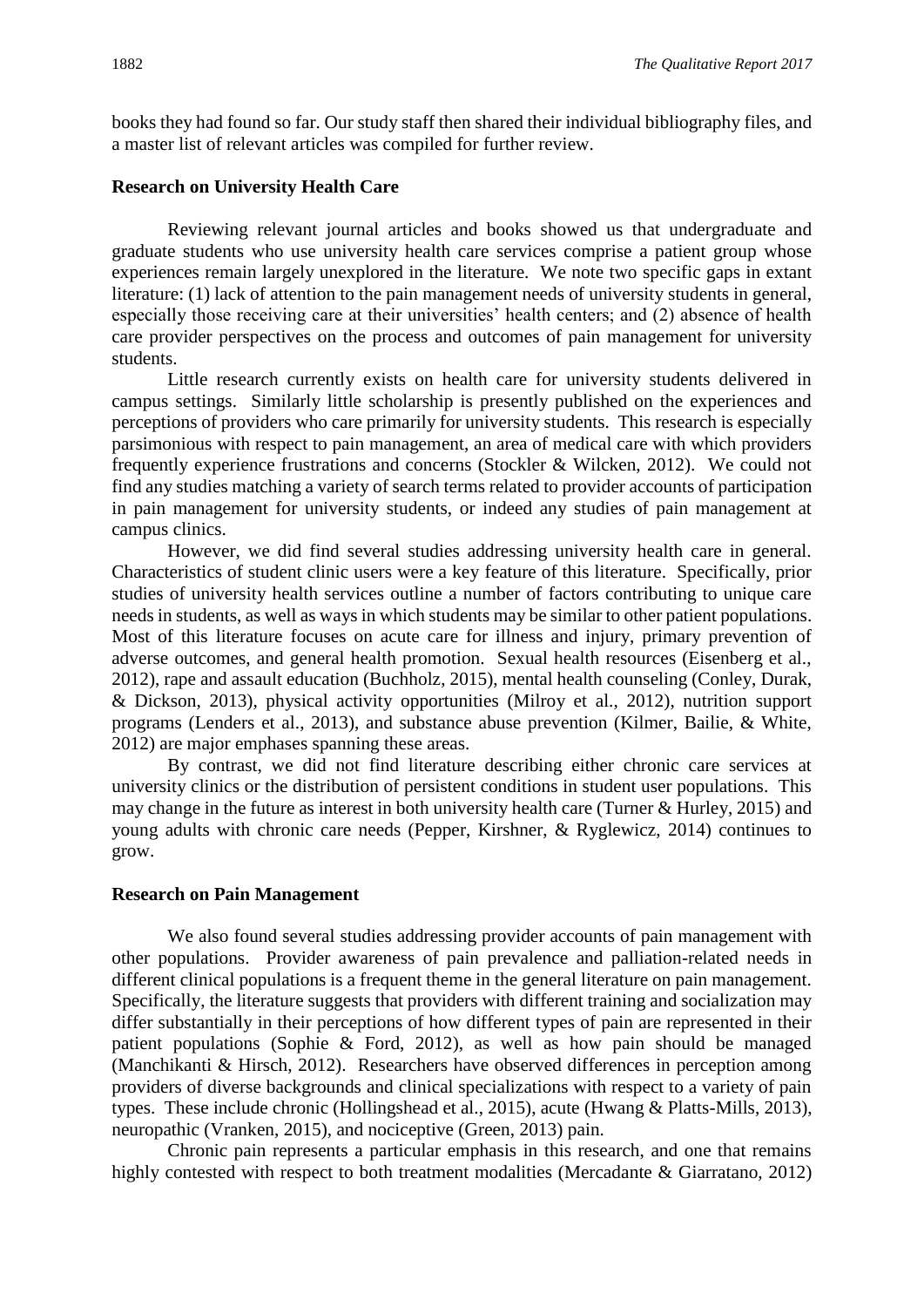and ethical considerations (Loeser, 2012). Both inconsistent awareness of chronic pain prevalence and discrepancies in beliefs about best practices for chronic pain management have been noted by scholars in a variety of provider populations and practice settings (Meghani et al., 2012). These include acute care hospitals (Kozlowski et al., 2014), outpatient pain clinics (Rabow et al., 2013), primary care offices (Spitz et al., 2011), and federally qualified health centers (Teevan, Zlateva, & Anderson, 2015). Sociodemographic characteristics of patients, such as sex and race, often contribute to disparities in provider beliefs about and responses to chronic pain (Dovidio & Fiske, 2012). Specifically, people of non-male sexes and non-white races appear to receive both less attention to and services for their reports of pain. Provider perceptions of likely health lifestyles can also impact how they address chronic pain reported by a patient (Schumacher et al., 2014). For example, believing that a patient is engaging in health-harming behavior can limit providers' willingness to prescribe pain medication. Substance use and abuse is a particular emphasis in this literature. Clinical treatment guidelines for opioid prescribing pay ample attention to concerns about drug-seeking behavior (Oliver et al., 2012). Widespread social myths about opioid use for pain management, such as the idea that everyone who gets prescribed painkillers for a prolonged period of time automatically develops addiction, also impact care practices (Pizzo & Clark, 2012).

#### **Shaping Our Study Focus**

University students as a population may have specific characteristics in both of these categories that impact providers' perceptions of their ability to experience chronic pain, as well as the appropriateness of particular care modalities for their needs. In addition to similar levels of educational attainment, these characteristics may include chronological age and social class, and health behaviors associated with all of these characteristics. Likewise, university health centers often employ providers with diverse training, suggesting the potential for variation in pain management attitudes and practices by provider attributes (Bartley et al., 2015). In reviewing our interview data from a general study of provider experiences in pain management at a large research university's student health center, we thus questioned whether similar patterns of perception and action to those in the general literature on chronic pain management would emerge for health care providers practicing on university campuses.

We took a specific interest in university health care populations because of our study team members' overall interest in calling attention to and advocating for populations that may be overlooked in health care. Our PI has specific interests in and experience with pain management research dating back to their time in the MPH program at Rutgers University, when they studied pain management practices in acute care hospitals throughout New Jersey for their fieldwork project. Like the current study, this project used qualitative key informant interviews to capture data.

The PI and several other members of the study team also live with painful chronic conditions, and in the case of the PI specifically, experienced exacerbation of painful symptoms during late adolescence. This experiential context heightened our interest in inquiry on university populations. Likewise, the PI had recently been asked by a colleague who did not do pain management research but was generally interested in studies of campus health services if any studies existed on pain management in university campus health centers specifically. These factors combined to point us in the direction of studying pain management in university settings.

When the PI approached the MPH program leadership at the school where the research was conducted about engaging some students in this project, three students who had internships at the university health center volunteered to help with data collection and analysis. This gave us a unique ability to engage providers at the clinic by working through interpersonal channels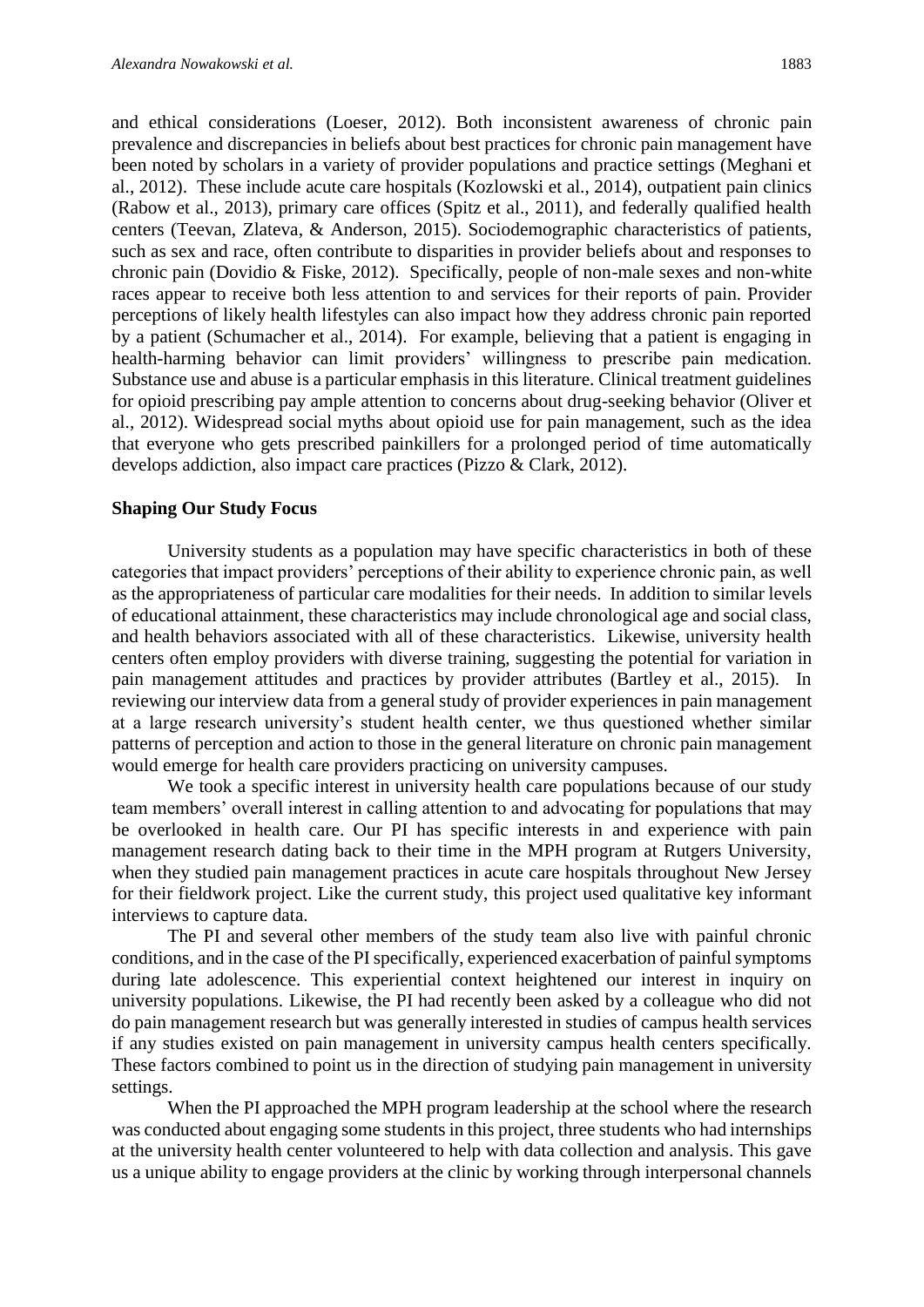to ensure widespread knowledge of and opportunities to participate in our study. It also gave us the opportunity to report our results through multiple channels, since providers who could not attend the formal presentation that we made after completing the study could follow up easily with the individual student employees with whom they had worked.

In conducting this study and reporting the results, our study team had three principal aims: to (1) improve the knowledge base about pain management in university campus health services by (2) amplifying the voices of providers serving undergraduate and graduate student populations, and in so doing (3) identify opportunities for improving pain management for student populations not receiving adequate services. These aims focused on both the specific campus health center with which we partnered in conducting the study and the general informational needs of university campus health centers around the globe. An overarching goal of the study was to stimulate further inquiry on the core topics for all three specific aims listed above.

#### **Methods**

#### **Research Questions**

To bridge identified gaps in the literature, we developed a qualitative study to assess the pain management experiences and perceptions of student health care providers at a large research university in Florida. We took an inductive, exploratory approach with our study. Consequently, we did not seek to test any specific hypotheses. Rather, we explored how providers experience the process of pain management in student health settings.

We asked questions about providers' history of pain management activities, challenges in the process of pain management, and any additional information providers might wish to share. We probed for in-depth information about frustrations and successes that providers have experienced in attempting to provide effective, sustainable pain management options for students with both lasting injuries and chronic diseases. We explored barriers that providers have encountered in providing specific treatments, as well as successes that they have achieved in overcoming these barriers.

#### **Study Design**

We conducted semi-structured interviews using a set of five questions with nested prompts. We chose this approach for two key reasons. First, we could not access any kind of large-scale qualitative or quantitative data on university-based pain management given the limited inquiry conducted on this topic to date. Second, the PI had experienced success with collecting rich data on hospital-based pain management via key informant interviews during their graduate fieldwork experience. This methodology offered the surprising benefit of encouraging providers to share their feelings about the pain management process as well as information about the specific activities they were involved in.

Research methods literature affirms key informant interviews as valuable tools for illuminating not only actions but also feelings about those actions (Gilchrist, 1992; Kleinman, 2007). In health care sectors specifically, information gleaned from key informant interviews with providers can facilitate both interprofessional education and collaborative practice (Barker, Bosco, & Oandasan, 2005). These outputs can ultimately improve quality of services by illuminating best practices in team-based care (Boon et al., 2009).

Our interview instrument asked providers to describe pain management activities with which they have been involved while working at campus health services, describe their role in these activities, and discuss positive and negative feelings they have experienced while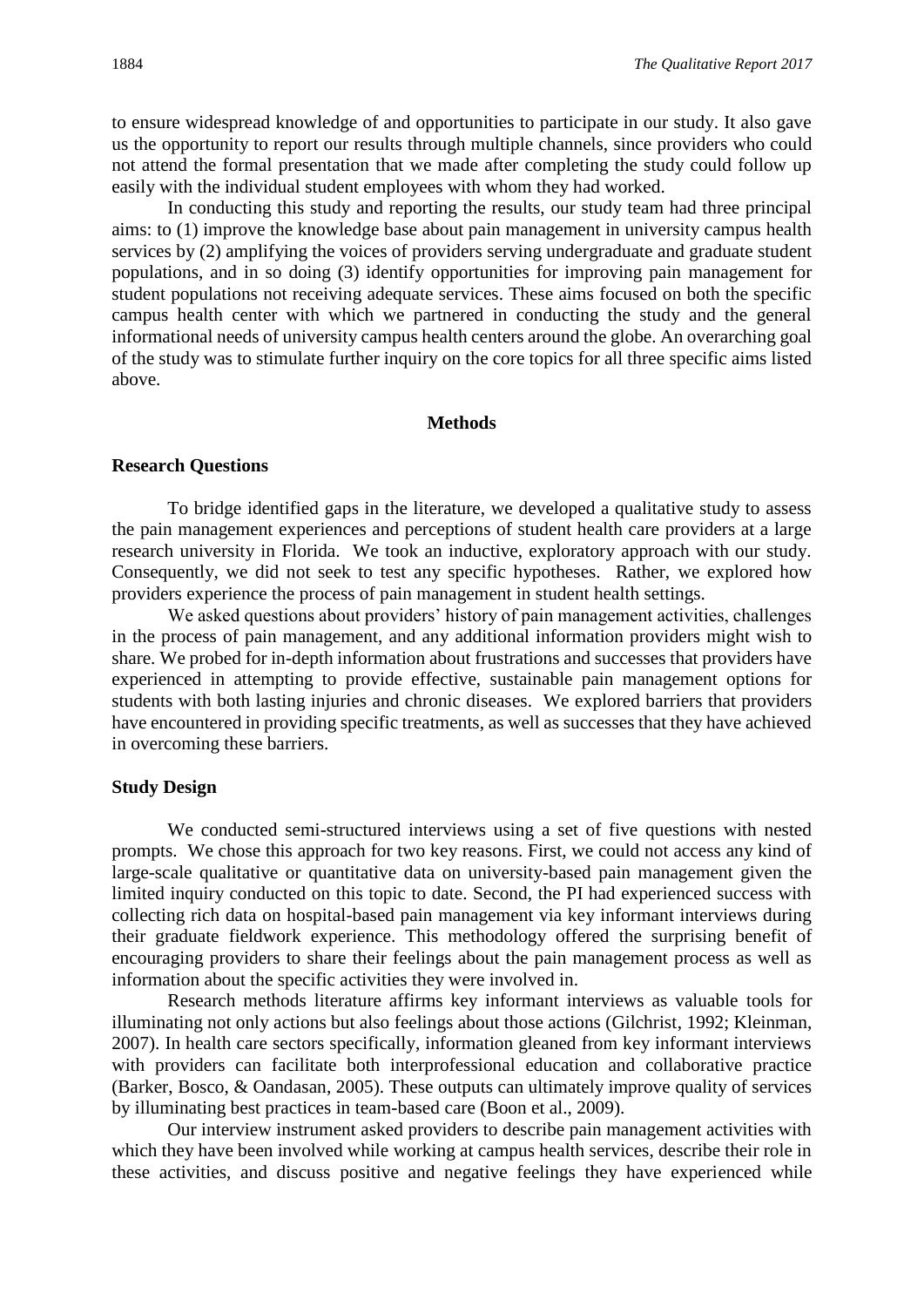participating. Specifically, we asked campus health services providers about frustrations and triumphs they have experienced in providing pain management services. We asked participants to reflect on any unique challenges they may experience in providing pain management to student populations. The five questions and sub-prompts we used with participating providers are outlined below:

- *1. Let's start by reviewing the pain management services you have provided to students during your time with the clinic.* 
	- *a. What specific pain management modalities have you used with students?*
	- *b. Are there any modalities you would not feel comfortable using with students?*
- *2. Now let's talk about logistical challenges have you experienced in providing pain management services to students. Logistical challenges would be things like trouble getting insurance reimbursement for a specific therapy, or mechanical problems with a pain relief device.*
	- *a. What specific logistical challenges have you experienced?*
	- *b. How have you dealt with these challenges?*
- *3. We're also interested in learning about emotional challenges have you experienced in providing pain management services to students. Emotional challenges would be things like feeling frustrated because your patient continued to have pain after trying several options, or feeling helpless to meet a specific patient's needs.*
	- *a. What specific emotional challenges have you experienced?*
	- *b. How have you dealt with these challenges?*
- *4. Now let's talk about social challenges have you experienced in providing pain management services to students. Social challenges would be things like having a difference of opinion with your supervisor about how to manage someone's pain, or having trouble communicating with a patient about their care needs.*
	- *a. What specific emotional challenges have you experienced?*
	- *b. How have you dealt with these challenges?*
- *5. Thank you for all of your responses so far! We're almost finished. Before we wrap up the interview, I want to give you the opportunity to share anything else you think might be relevant for our study.*
	- *a. Is there anything else you would like to share about your experiences providing pain management to students at the clinic?*

Interviews lasted between 15 and 45 minutes with each provider. Graduate student interviewers collected audio recordings of each interview session, which were then transcribed by undergraduate research assistants for review and analysis.

#### **Recruitment and Participation**

The campus health center we studied offers a variety of different primary and specialty care services for undergraduate and graduate students who use the school's health insurance. Because of this and substantially larger enrollment of undergraduate versus graduate students at the university, most people who use the campus health center are undergraduates.

We focused on providers licensed to practice independently, including office consults and prescription orders. This limited potential skewing of data from inconsistencies in scope of possible activities related to pain management by ensuring that providers would be commenting only on their own activities rather than the activities of their supervisors. We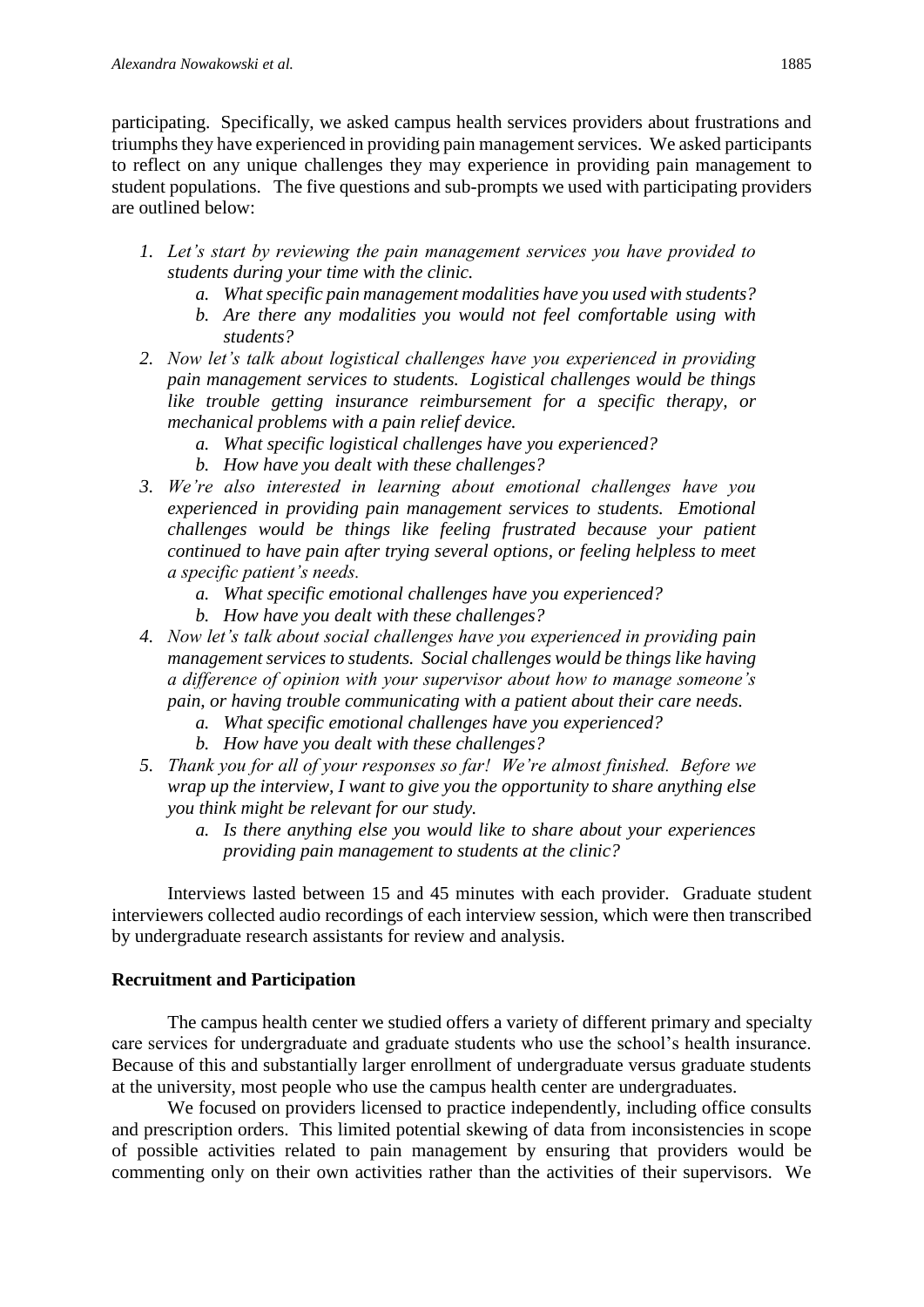identified 25 providers (as of February 2015) who met our inclusion criteria by reviewing the campus health services website. Our inclusion criteria were very simple: any independently practicing provider at the clinic who offered any type of pain management services to students could participate. We then reached out via email to the medical directors of the campus health center to begin recruitment. Because our three graduate research assistants held either paid or volunteer staff positions with the campus health center, we were able to follow up in person with senior administration.

Health center leadership expressed support for our study and encouraged eligible providers (those with degrees in allopathic medicine, osteopathic medicine, or advanced practice nursing) to participate. Graduate students enrolled interested providers and scheduled interviews, all of which were conducted in March 2015. We reached out to providers about participating in the study by working with the chief administrators and medical directors at the campus health center where we conducted our research. They helped us spread the word about our study and encouraged providers to participate, while also making clear that there would be no penalty for not participating.

A total of 10 providers participated in our study, representing all three eligible professional fields. Given the small size of our sample, protecting confidentiality involved strictly separating any record of a specific provider's participation from their interview transcript. We accomplished this through three avenues: (1) collecting no written documentation of informed consent but rather obtaining consent within the interview audibly without any identification of the subject, (2) instructing participants not to mention their names or any other identifying information during the course of each interview, and (3) storing interview audio files and transcripts with no identifying information in the filenames. We also did not maintain a central record of which providers had been interviewed on which days and at which times. Interviews were scheduled verbally by graduate students following up with interested providers, so scheduling information was not stored in the folders containing the audio files and transcripts.

Providers gave informed consent to participate twice: first upon accepting the invitation to schedule an interview, and again immediately before beginning their interviews. This study was approved by the Florida State University Human Subjects Committee. Initial approval was granted on June 23, 2014. Updates to the protocol were later made to add graduate interviewers and undergraduate transcribers; these were approved on March 9, 2015. Approval for the project was renewed effective March 24, 2015.

#### **Data Generation**

Before proceeding to our data analysis, it is important to note the processes that created the data set as well as the nature of the data in use for this article. Data collection for this study began with the consent given by practitioners before each interview noted above. Following receipt of such consent, each practitioner was interviewed by a member of the research team utilizing the interview script shown above. Following elements of grounded theory data collection strategies (Charmaz, 2006), interviews were specific to the outlined interview guide, and then reviewed automatically by a member of the team upon completion. In this way, the interviews were collected while the team constantly monitored the incoming data for any possible adjustments that would be necessary to bolster the existing interview guide (Berg  $\&$ Lune, 2011). In this way, data collection and initial review were accomplished simultaneously throughout the study, though such efforts did not reveal any need to change the original interview guide along the way (Charmaz, 2006).

Throughout this article, data refers to the contents of the interview with each practitioner. Practitioners were given latitude to discuss their opinions and expertise in detail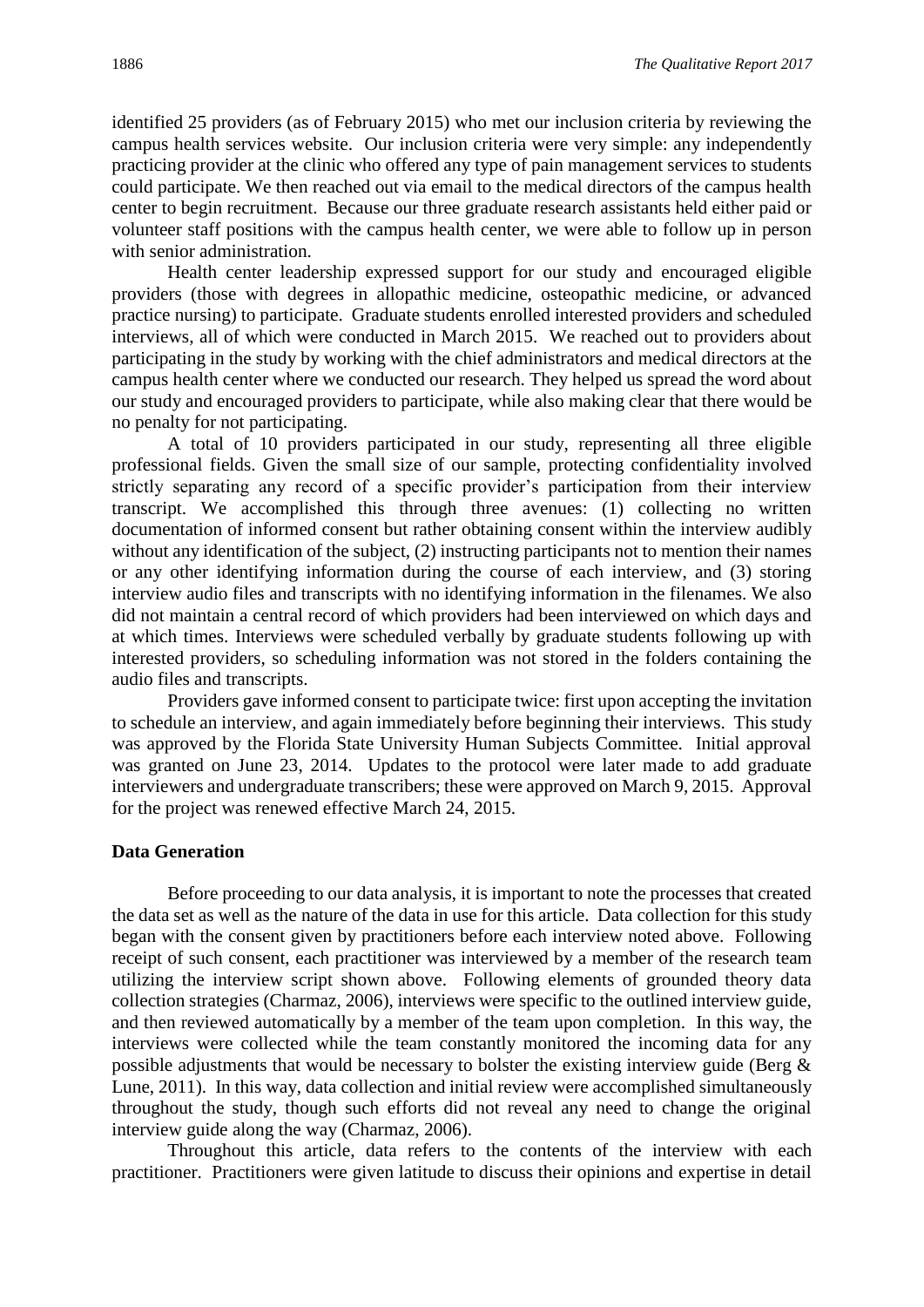as part of the above noted interview guide, and only these responses taken directly from the transcripts are used for the current case study analysis (Berg & Lune, 2011). Throughout the analysis, this interview data is compared to existing literature concerning pain management in order to tease out both what happens on the ground in the lives of these practitioners (Kleinman, 2007) and how practitioners themselves make sense of existing struggles, protocols, experiences, and needs within health care settings (Cragun & Sumerau, 2015). As such, the interview data in this case study arose in as step by step manner (Berg & Lune, 2011) wherein (1) consent was obtained from the practitioner, (2) an interview was conducted utilizing the guide by a member of the team, (3) the interview contents were reviewed by another member of the team, (4) feedback was delivered concerning the first interview, and (5) the next interview took place in the same sequence of events. Throughout the process, regular conversation occurred within the team concerning emerging interviews (Charmaz, 2006), and interviews were transcribed in full for use in further analysis as soon as possible following each interview session (Berg  $&$  Lune, 2011). The combination of these processes generated the data set utilized in this article.

#### **Data Analysis**

As noted above, we approached this study utilizing grounded theory methods of analysis (Charmaz, 2003). Following the collection of the data and considering initial reflections on each interview during the generation of the data set, each member of the team open coded the data set for recurring themes and ideas that emerged across the interviews. Specifically, each member sorted the data into themes by exploring each interview in combination with the others without concern for other literatures, but rather with an eye toward opening up patterns we may expect as well as those we might not. These processes of open coded revealed a series of shared themes witnessed by each member of the team, which the first author collected and disseminated to the rest of the team for consideration (Berg & Lune, 2011). With these themes in mind, half the team members began comparing and contrasting these themes to existing literature while the other half of the team coded the interviews again in their entirety focused on examples of the shared themes noted by the team. This process revealed the salience and saturation of the broader themes utilized in the literature review and analysis in this article (Charmaz, 2006).

Once a specific set of themes were sorted with multiple examples of each theme drawn from the data and questions in the existing literature related to our data, we sorted the data out and began comparing each category in a back and forth manner to refine and define the categories (Kleinman, 2007). In so doing, we were able to utilize content analysis of the existing themes, the existing literature, and the broader data set to establish key patterns recurring throughout the responses and speaking to questions in the literature (see, e.g., Corbin & Strauss, 2014; Charmaz & Belgrave, 2002; Cragun & Sumerau, 2015). Utilizing detailed notes from each team members' analysis of the transcripts as well as the results from these more focused analyses of the data set, the recurring themes, and the literature, we generated the analysis that follows concerning "What providers involved in pain management at university campus health centers experience."

#### **Results**

In reviewing our results we revisited our central research question (i.e., "What do providers involved in pain management at university campus health centers experience?"). We identified five key themes related to chronic pain occurrence and management in our interview transcripts that spoke directly to this core question. First, we observed substantial variations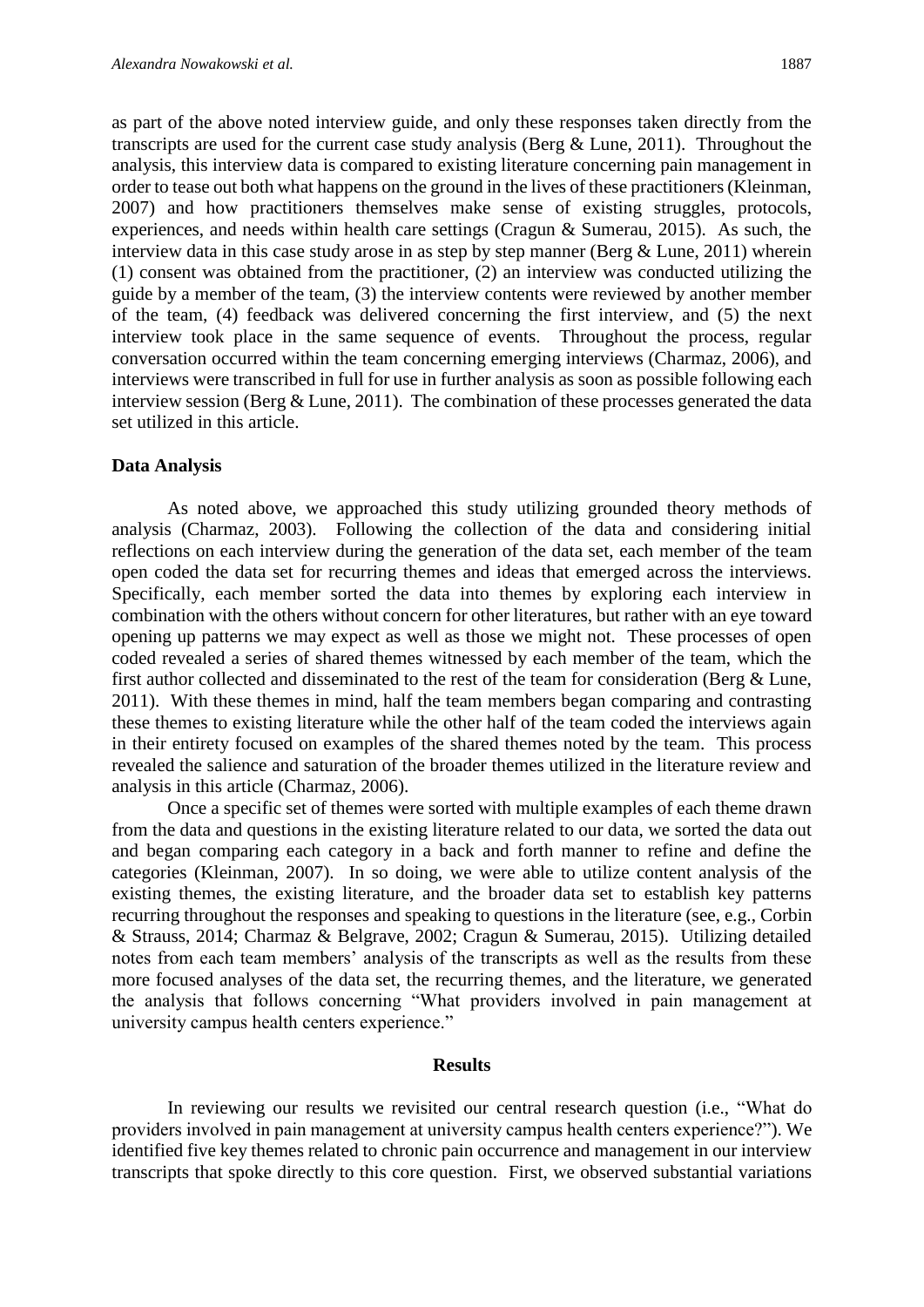in providers' perception of the prevalence of chronic pain in university students. Second, most providers showed detailed awareness of conditions that might cause chronic pain in university students. Third, providers viewed chronic pain as a contested issue with multiple competing viewpoints on clinical best practices, but also a very important one. Fourth, providers noted the importance of communication in understanding students' experiences with and needs related to chronic pain.

Fifth, most providers articulated multidimensional perspectives on possible determinants of and responses to chronic pain.

#### **Theme 1: Inconsistent Perceptions of Chronic Pain Prevalence**

Some providers perceived only limited prevalence of chronic pain in their patients, whereas others believed it to be a common problem. These perceptions varied substantially by providers' professional backgrounds and sociodemographic attributes. Providers with advanced practice nursing or osteopathic medicine degrees tended to articulate a broad view of pain experiences and needs in student clinic users. One such respondent noted that "you have to look at pain management as a spectrum." Providers with allopathic medicine degrees were somewhat more likely to perceive low levels of chronic pain in student patients. One such respondent estimated that chronic pain affects "maybe one or two students" using the campus health center. Another stated that they "have a very limited number that are on chronic pain management as opposed to acute pain management." Within both groups, providers who appeared female were more likely to perceive greater chronic pain prevalence and need for active management.

We found more consistent awareness across provider backgrounds and training types with respect to specific conditions that may require chronic pain management, as well as comorbid issues that may intersect with and shape pain experiences and treatment responses. Providers mentioned sickle cell disease, migraine headaches, arthritic conditions, and athletic injuries as conditions that could cause chronic pain in university students. Commonly mentioned comorbidities included depression, anxiety, attentional processing conditions, and substance abuse. Although these responses varied somewhat by practice specialization, they did not vary substantially by either training type or apparent sex. One provider also noted that comorbid issues may not be readily apparent during early clinical encounters. They felt it was their responsibility "to look outside of that box" of stereotypical or common complaints for issues a person might be experiencing.

#### **Theme 2: Broader Health Care Contexts**

Although participants differed in their perceptions of the incidence and prevalence of chronic pain among student patients, they showed relatively consistent knowledge of conditions that could theoretically cause chronic pain in university health care recipients. These conditions principally included athletic injuries, autoimmune diseases, endocrine disorders, neurological conditions, and sequelae of vehicular accidents. They also demonstrated knowledge of potential interactions between palliative medications and use of other controlled substances commonly used on university campuses, including pharmaceuticals and street drugs. Most providers mentioned some awareness of issues related to drug use. Several noted that students might be using substances such as marijuana or alcohol to selfmedicate for underlying physical and mental health conditions. Providers also noted specific concerns about alcohol use, especially its overlap with accidental injuries and its potential interaction with prescription pain medications. Perceptions of health-harming lifestyles in students were somewhat more common among providers with allopathic degrees.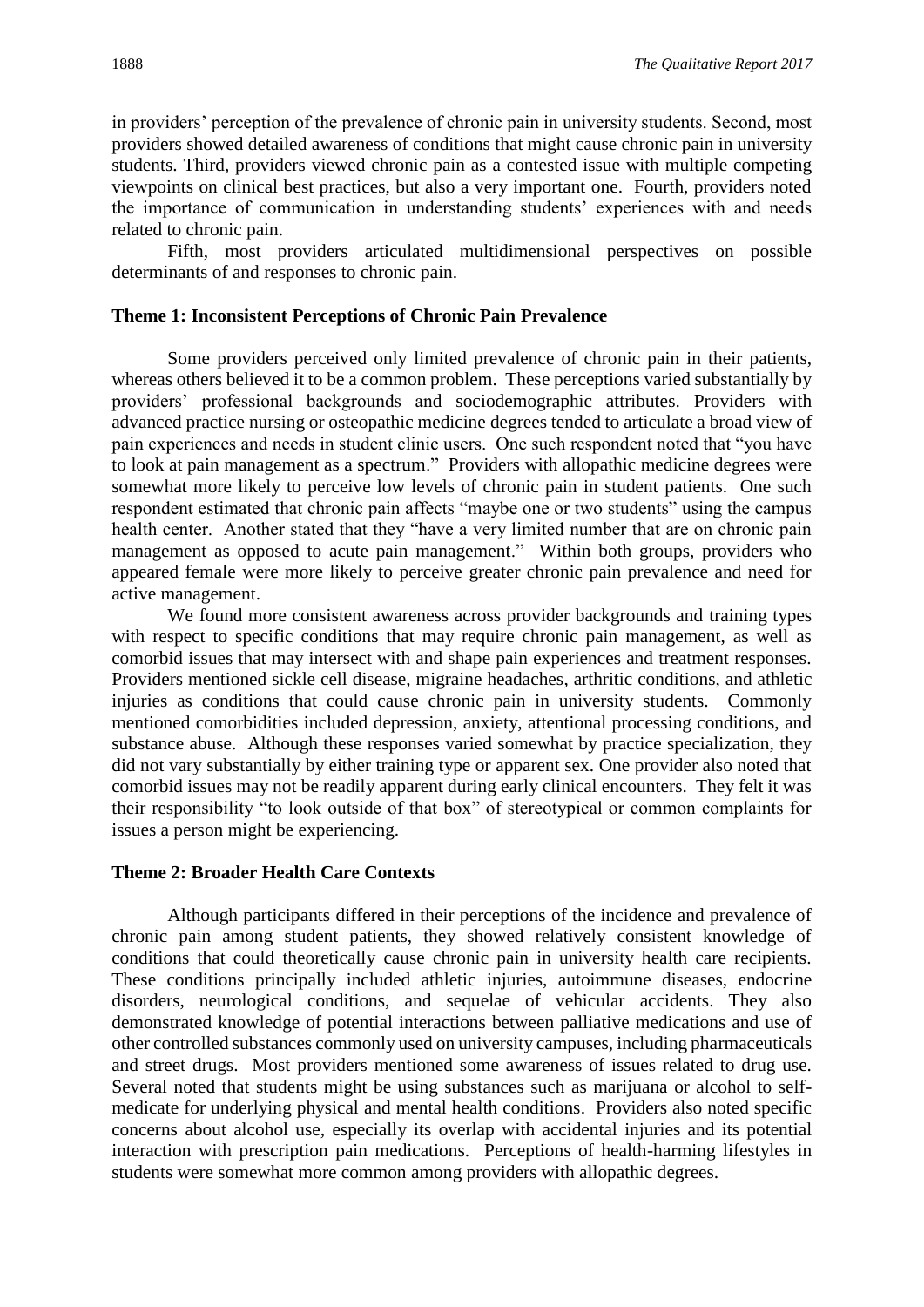Concerns about potential iatrogenic harm from pain management, either independently or in concert with other exposures, appeared in several providers' responses to interview questions. In discussing potential issues with pain medication side effects and interactions, providers specializing in mental and behavioral health focused strongly on students' desire to succeed in classes, and their need to study constantly to keep their grades up. "Anything that involves something that might mess with their head a bit will be more difficult for them to take," one provider explained in discussing why students have sometimes not wanted to use narcotic medication. Another provider noted that students have a lot of "pressure looming over them," and expressed concerns that some students might be taking attentional processing medication without a prescription to improve their performance. Conversely, providers across specializations did not appear to view use of over-the-counter medications, street drugs, and illegally obtained prescription pills as a significant factor in producing or exacerbating chronic pain in their patients.

#### **Theme 3: Chronic Pain Is a Contested but Important Condition**

Respondents overwhelmingly viewed chronic pain as a heavily contested issue in clinical care as a whole, and even more so in services for university student populations. As a group, participating providers voiced awareness of ongoing debates surrounding chronic pain management and the specific dynamics of this issue for student patients. Providers varied, however, in their perceptions of how old their student patients actually were. One respondent noted specifically that they have seen a couple of middle-aged and elderly patients currently enrolled in classes. Another referenced knowing that not all student patients are in their early adult years, but did not mention interacting with older patients of specific age ranges. Others focused mostly on the concept of "college age" populations, which possibly led them to leave out patients in graduate school as well as undergraduates who did not proceed directly to college from high school.

Perceptions of personal responsibility also varied across providers. Some viewed failures of chronic pain management as owing mostly to lack of adherence. One respondent articulated the sense that some of their student patients had behaved in a flighty or inconsistent manner with medication, saying that "they just blew it off" instead of taking prescriptions as directed. Other providers placed less emphasis on student behavior and more on judgment, focusing on students' level of attunement to their own bodies and their capability to assess when a treatment was not working. Variation likewise appeared in the related concept of expectations and disappointment, with some providers placing more responsibility on students for cases when expectations from pain management were not met, and others looking first to disconnects between students' core needs and their current treatment plans.

Despite the contested nature of chronic pain and associated management services, most providers stressed that responding to reports of chronic pain from student patients was extremely important. For some providers, this process began with affirming student perceptions and experiences of pain. One respondent noted that if a student reports pain, "that pain is genuine to them" and that "we always validate the feelings" before progressing to other care activities. Some providers preferred to focus on reassuring students that if a first attempt at pain management did not produce good results, there would be other options to try. Managing expectations was again a key theme in these responses, along with a general focus on giving comfort. However, several providers indicated not having the opportunity to engage in these types of interactions because students had not mentioned chronic pain during clinical encounters.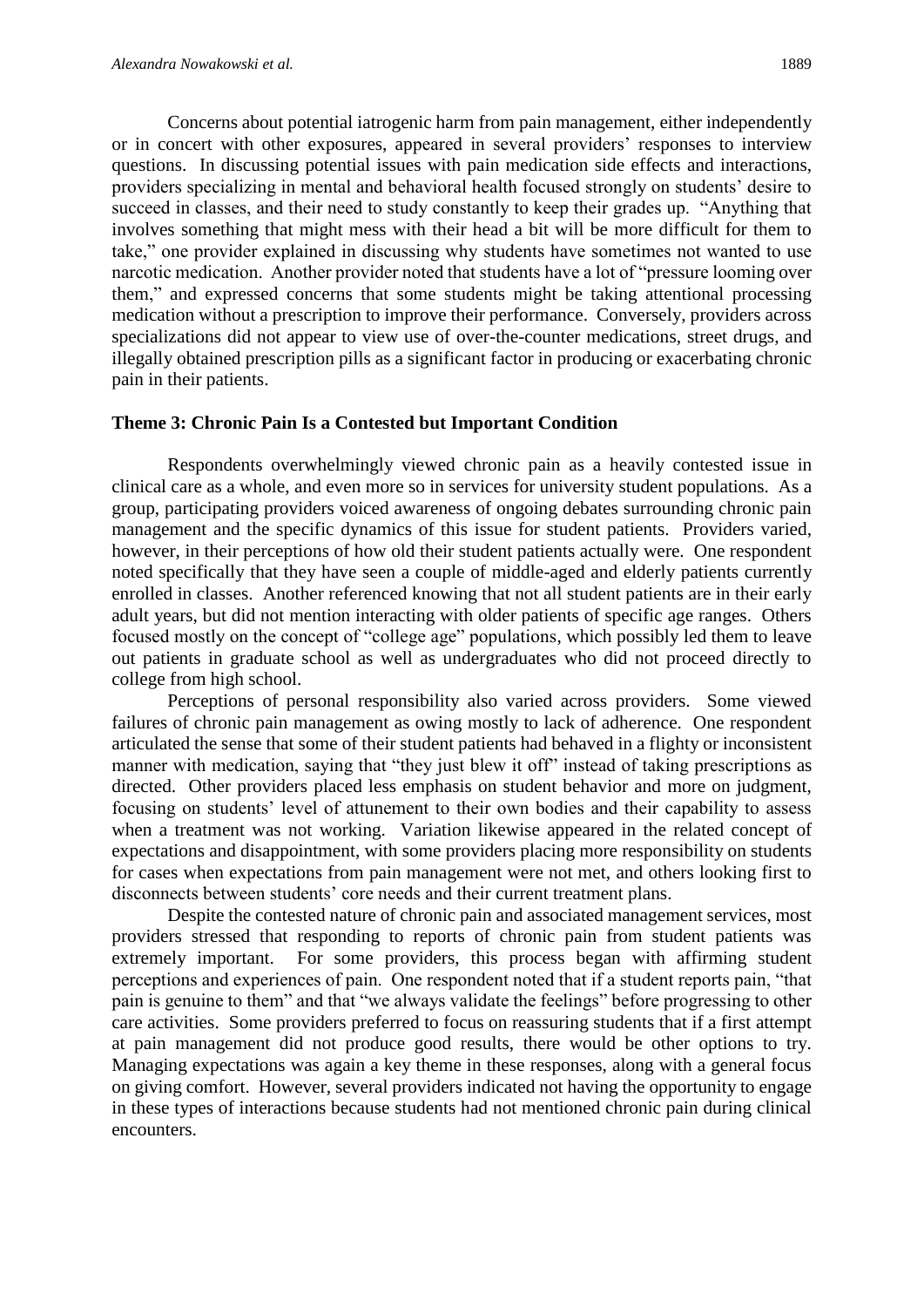#### **Theme 4: Communication Matters for Pain Management**

Several providers noted the importance of clear and thorough communication between clinicians and patients. They pointed out that effective communication both increases providers' awareness of student experiences of chronic pain, and better equips them to respond to these experiences clinically and interpersonally. Many providers specifically mentioned language differences as a potential barrier to detailed communication about chronic pain. Attitudes about negotiating these challenges varied across respondents, often according to the apparent race and language background of providers themselves.

Some providers gave detailed accounts of their own experiences in working with international students to navigate these barriers, whereas others noted never experiencing a language challenge during a clinical encounter related to pain or any other condition. One respondent who was fluent in another language themselves discussed using videoconferencing tools to make interpretation services accessible for students who wanted assistance communicating about pain management issues. This provider expressed feeling responsible to do whatever they could to facilitate culturally affirming and coherent discussion of pain management options and outcomes. Other providers mentioned language challenges that they had likewise addressed successfully, but noted that they did so by working with interpreter services available through the university rather than by bringing in an outside party via Web or telephone. Finally, one provider brought up language barriers but framed them as being beyond the scope of what could reasonably be addressed at the campus health clinic. In cases where language issues impacted this provider's ability to understand student experiences of chronic pain, they referred them to an outside provider proficient in the student's native language.

#### **Theme 5: Chronic Pain Is a Multidimensional Issue**

Although providers' specific experiences in assessing and treating chronic pain varied across clinical background, training, and specialization as well as sociodemographic characteristics, nearly all expressed at least some support for integrative perspectives on pain. Several participants called attention to specific biological, psychological, social, and environmental factors relevant for both the etiology and management of chronic pain, and stressed the importance of incorporating integrative frameworks into clinical care. Some explicitly mentioned believing that a biopsychosocial approach to pain management was best. One provider noted that looking beyond traditional clinical indicators played a key role in their ability to understand students' experiences of chronic pain, as well as their outcomes from treatment. They specifically pointed out that socialization and culture can shape how people report and discuss pain in clinical settings, and also how they evaluate the effectiveness of different management strategies.

Several providers used language related to motivation in discussing both students' behavior and their own. One person noted that although pain management can be a challenging and often contentious activity for clinicians, often their motivations for providing these services overlap strongly with students' motivations for seeking them. Their assertion that "you want them to get better; they want to get better" suggested shared interests in promoting health and quality of life, and a substantial focus on outcomes as opposed to controversy surrounding associated processes. Likewise, the idea of transitioning out of a state of illness and returning to wellness reflected the penetrance of the classic functionalist "sick role" model of health (see Parsons, 1951). While no participants mentioned this concept by name, nearly all respondents mentioned frustrations related to not being able to "fix" someone's pain at some point during their interviews. In some cases, these challenges played a strong role in dissuading student health care providers from practicing chronic pain management altogether.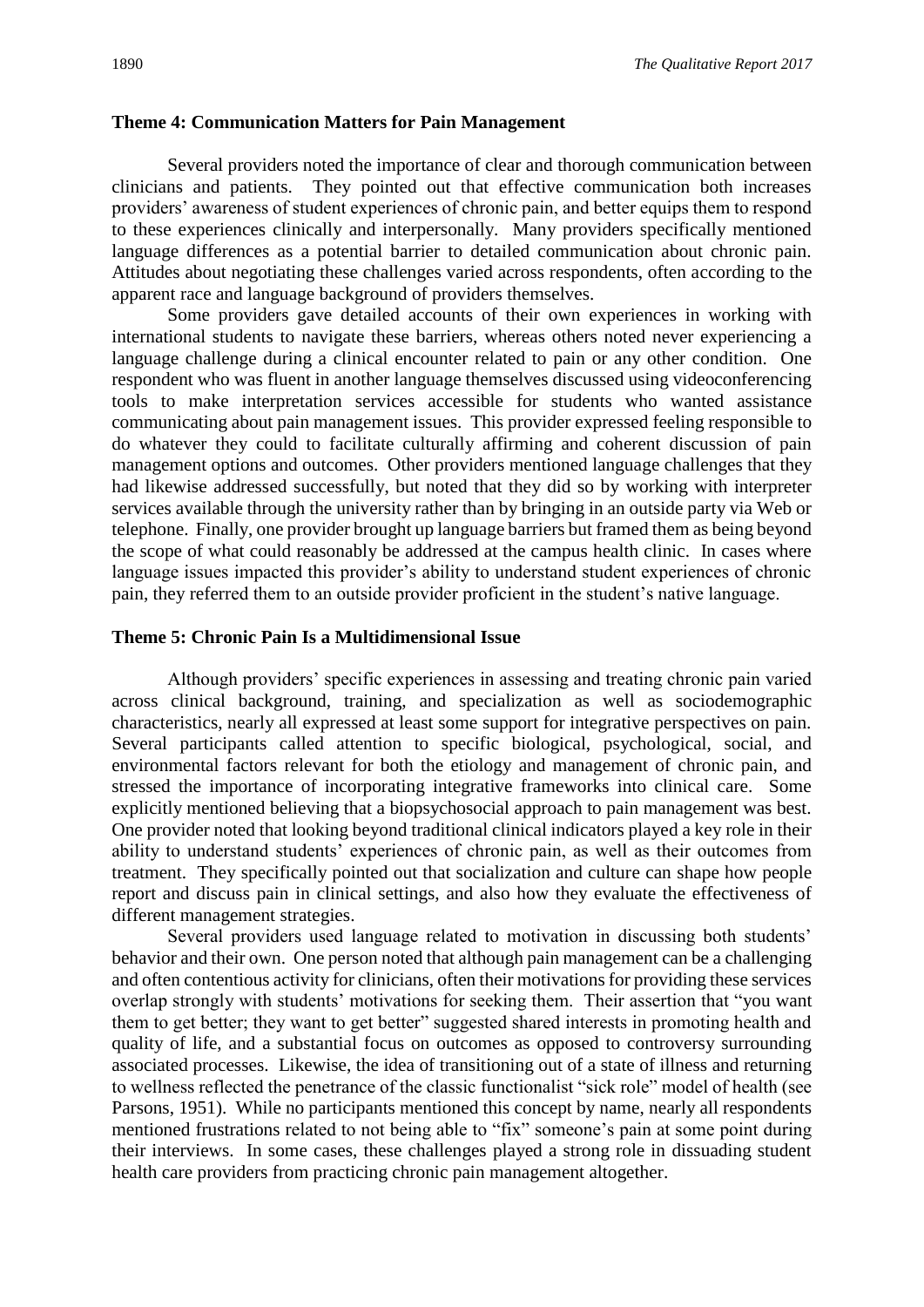#### **Discussion**

Interviewing 10 campus health care providers who differed from each other in training, specialization, and practice experience as well as a variety of sociodemographic characteristics allowed us to observe substantial variation in pain management knowledge, attitudes, and behaviors. Specifically, we captured striking differences in both perceptions of chronic pain prevalence and beliefs about optimal strategies for managing chronic pain among student patients. Our findings mirror the broader literature on pain management by reflecting differences in both perceptions of how many people might live with chronic pain, and beliefs about how to help these individuals achieve better comfort.

Findings from our study reflect a number of trends from prior research on the epidemiology of chronic pain. Prior research suggests that clinical care providers often differ in their perceptions of the prevalence of chronic pain as a general construct and within specific populations. We identified several issues commonly noted in the broader literature, including skepticism about the veracity of patient reports of chronic pain, with some variation across provider background and training. We also observed strong awareness of intersections between chronic pain and controlled substance use, and more limited awareness of intersections with culture and language. Providers were also generally aware of the contested nature of chronic pain itself, as well as management thereof.

Our results likewise mirror several key patterns from extant literature on the clinical management of chronic pain. Although allopathic providers were generally more skeptical about reports of chronic pain, they also generally felt more positive about using narcotic medications to manage it. Likewise, providers with training in nursing and osteopathy were more likely to pursue integrated programs of treatment including both pharmaceutical and complementary modalities. Treatment styles also varied by professional specialization, but did not necessarily reflect the overall management services received by particular students due to the team-based structure of care at this student health center. Providers reported a diverse range of challenges with pain management activities, but were generally in agreement that palliation should be a priority element of the care process for students experiencing chronic pain. Several specifically noted feeling that their chronic pain management activities were both frustrating and worthwhile.

Our findings diverged from the general pain management literature somewhat as well with respect to both prevalence and management of chronic pain. Although the overall literature on palliation includes a diverse array of studies on pain management for adolescent and even pediatric populations, some of the providers in our own study believed chronic pain was not a common or significant issue for university students. With respect to management of chronic pain in students who experienced it, providers were using modalities similar to those discussed in the general pain management literature. However, providers noted increased concerns about opioid dependency and side effects for a population younger on average than the general patient pool for non-pediatric private practices. Many thus articulated a strong preference for using non-narcotic medications whenever possible, with opioids as an alternate option if needed.

We note several strengths in our research. Our graduate students' history of employment with the campus health center helped tremendously in building relationships with providers and encouraging participation. This includes the follow-up work are presently doing with clinicians to help us develop a practitioner application manuscript for publication in a health care management journal. We also captured the full range of independently practicing clinicians represented on campus, with excellent participation from people with different types of medical and advanced practice nursing degrees, as well as strong representation from those specializing in both physical and mental health. We engaged providers of different ages whose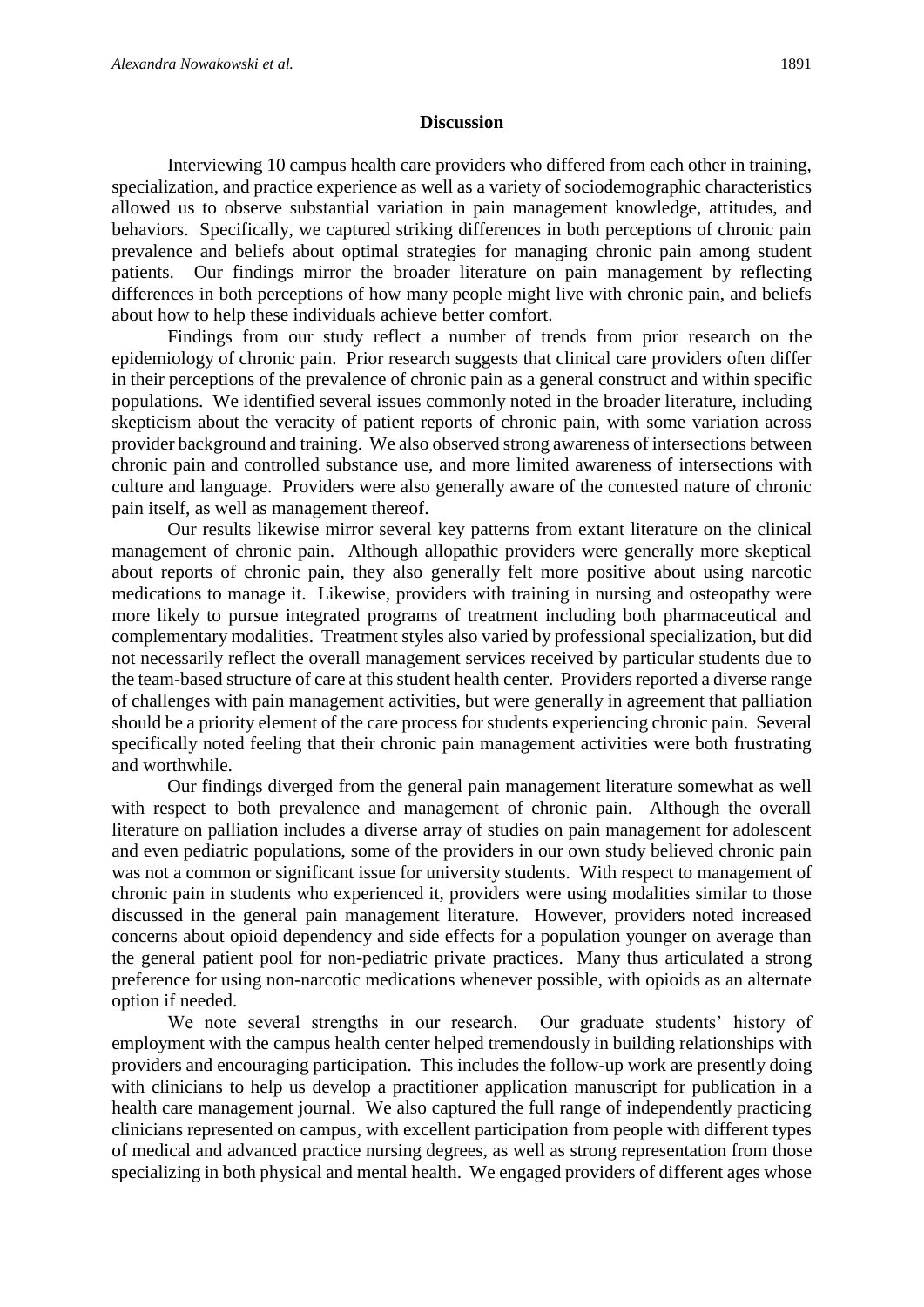experiences suggested different life histories and economic backgrounds, which may in turn have influenced their perceptions about pain prevalence and control.

We likewise note several limitations. Although we engaged practitioners of a variety of sexes and races, we cannot comment meaningfully on gender or ethnic diversity because comments about these characteristics did not emerge in any of our interviews. We note that the particular campus health service we studied may be unique in some ways because it accepts both private and student health insurance. Indeed, although the specific health center we studied is in many ways similar to university health facilities at other large research schools, and our participant pool diverse in training and specialization, we cannot say with confidence that our results would be consistent were we to interview providers at other universities.

#### **Conclusions**

Findings from our interviews suggest that awareness of chronic pain prevalence and perception of optimal management strategies varies substantially among providers working with university students at the campus health center we studied. With this in mind, we do not seek to paint a generalized portrait of pain awareness and treatment preferences across university health centers as a whole, or to make broad recommendations about specific clinical care reforms. Rather, we encourage other researchers and clinicians to think about how these findings may persist or differ at their own universities, and to consider the implications of those similarities or differences for improving student health care.

We suggest that universities with student health centers on campus promote dialogue between providers of different specializations, as well as between clinicians who perform pain management and researchers who study the same. Creating conversations offers opportunities to collect rich and diverse information about the different pain management activities in which providers are engaging, as well as their perceptions of these modalities and whether or not they suffice to meet the needs of the student population. Campus health centers can use findings from assessment of their own pain management practices and provider attitudes to develop targeted improvement plans for their organizations. We are now beginning this process at the health center referenced in this manuscript, and plan to share participant input as a practitioner application in the near future.

#### **References**

- Barker, K. K., Bosco, C., & Oandasan, I. F. (2005). Factors in implementing interprofessional education and collaborative practice initiatives: Findings from key informant interviews. *Journal of Interprofessional Care*, *19*(Suppl. 1), 166-176.
- Bartley, E. J., Boissoneault, J., Vargovich, A. M., Wandner, L. D., Hirsch, A. T., Lok, B. C., & Robinson, M. E. (2015). The influence of health care professional characteristics on pain management decisions. *Pain Medicine*, *16*(1), 99-111.
- Berg, B. L., & Lune, H. (2011). *Qualitative research methods for the social sciences* (8th ed.). New York, NY: Pearson.
- Boon, H. S., Mior, S. A., Barnsley, J., Ashbury, F. D., & Haig, R. (2009). The difference between integration and collaboration in patient care: Results from key informant interviews working in multiprofessional health care teams. *Journal of Manipulative and Physiological Therapeutics*, *32*(9), 715-722.
- Buchholz, L. (2015). The role of university health centers in intervention and prevention of campus sexual assault. *JAMA*, *314*(5), 438-440.
- Campbell, C. M., & Edwards, R. R. (2012). Ethnic differences in pain and pain management. *Pain Management*, *2*(3), 219-230.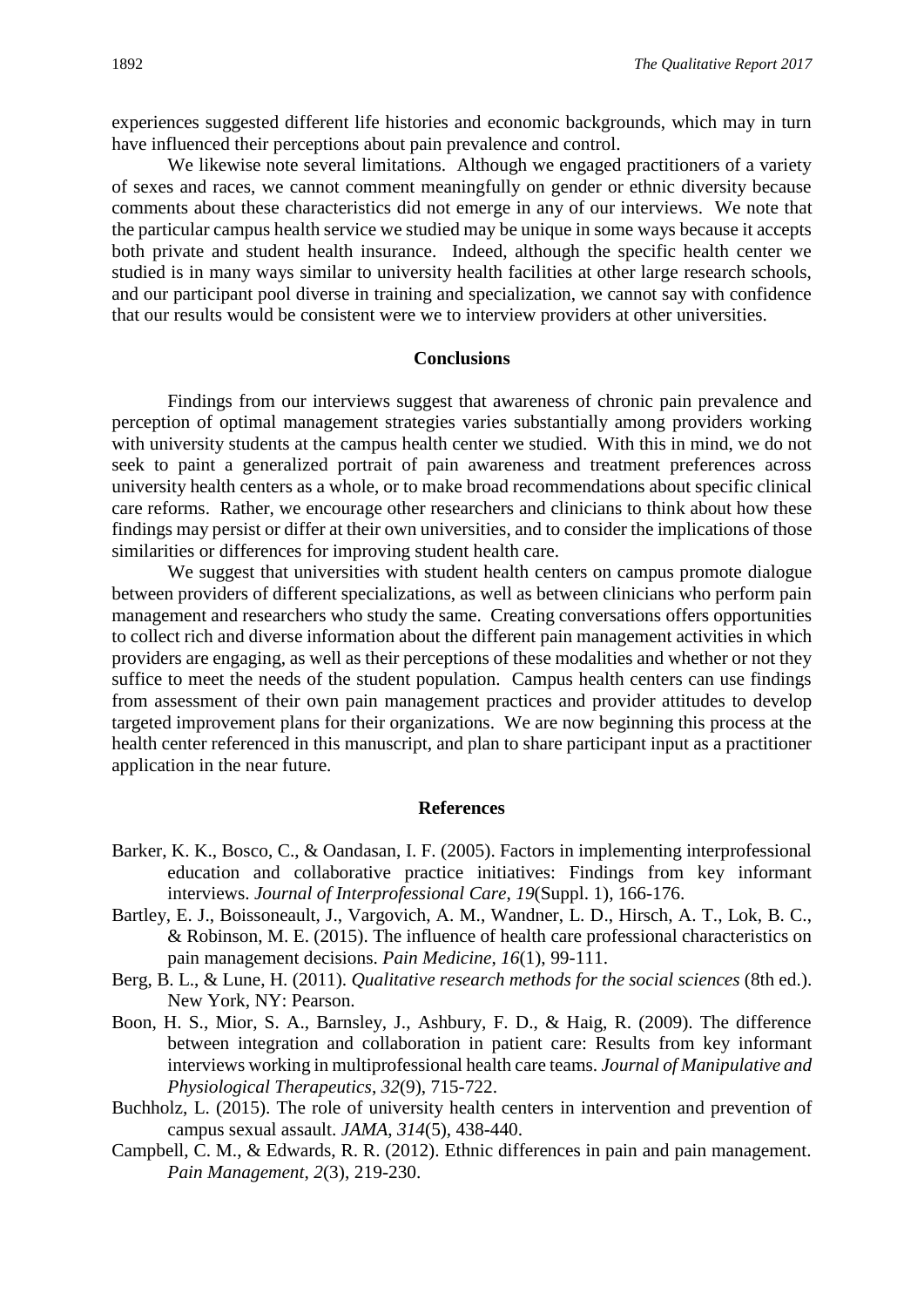- Charmaz, K. (2003). Grounded theory. In J. A. Smith (Ed.), *Qualitative psychology: A practical guide to research methods* (pp. 81-110). London, UK: Sage.
- Charmaz, K. (2006). *Constructing grounded theory*. Thousand Oaks, CA: Sage.
- Charmaz, K., & Belgrave, L. (2002). Qualitative interviewing and grounded theory analysis. In J. F. Gubrium, J. A. Holstein, A. B. Marvasti, & K. D. McKinney (Eds.), *The Sage handbook of interview research: The complexity of the craft* (2nd ed., pp. 347-366). London, UK: Sage.
- Conley, C. S., Durlak, J. A., & Dickson, D. A. (2013). An evaluative review of outcome research on universal mental health promotion and prevention programs for higher education students. *Journal of American College Health*, *61*(5), 286-301.
- Corbin, J., & Strauss, A. (2014). *Basics of qualitative research: Techniques and procedures for developing grounded theory* (3rd ed.). Thousand Oaks, CA: Sage.
- Cragun, R. T., & Sumerau, J. E. (2015). Losing manhood like a man: A collaborative autoethnographic examination of masculinities and the experience of a vasectomy. *Men and Masculinities*, *18*(5), 605-629. doi:10.1177/1097184X15612516
- Dovidio, J. F., & Fiske, S. T. (2012). Under the radar: How unexamined biases in decisionmaking processes in clinical interactions can contribute to health care disparities. *American Journal of Public Health*, *102*(5), 945-952.
- Duke, G., Haas, B. K., Yarbrough, S., & Northam, S. (2013). Pain management knowledge and attitudes of baccalaureate nursing students and faculty. *Pain Management Nursing*, *14*(1), 11-19.
- Eisenberg, M. E., Garcia, C. M., Frerich, E. A., Lechner, K. E., & Lust, K. A. (2012). Through the eyes of the student: What college students look for, find, and think about sexual health resources on campus. *Sexuality Research and Social Policy*, *9*(4), 306-316.
- Gilchrist, V. J. (1992). Key informant interviews. In B. F. Crabtree & M. Miller (Eds.), *Doing qualitative research* (pp. 70-89). Newbury Park, CA: Sage.
- Green, C. R. (2013). Disparities in pain management and palliative care. In R. J. Moore (Ed.), *Handbook of pain and palliative care* (pp. 795-808). New York, NY: Springer.
- Hollingshead, N. A., Meints, S., Middleton, S. K., & Hirsh, A. T. (2015). Examining influential factors in providers' chronic pain treatment decisions: A comparison of physicians and medical students. *BMC Medical Education*, *15*(1), 164.
- Hwang, U., & Platts-Mills, T. F. (2013). Acute pain management in older adults in the emergency department. *Clinics in Geriatric Medicine*, *29*(1), 151-164.
- Kilmer, J. R., & Bailie, S. K. (2012). The impact of college student substance use: Working with students on campus. In H. White, & D. L. Rabiner (Eds.), *Substance use in college students* (pp. 235-252). New York, NY: Guilford Press.
- Kleinman, S. (2007). *Feminist fieldwork analysis*. Thousand Oaks, CA: Sage.
- Kozlowski, L. J., Kost-Byerly, S., Colantuoni, E., Thompson, C. B., Vasquenza, K. J., Rothman, S. K., . . . Monitto, C. L. (2014). Pain prevalence, intensity, assessment and management in a hospitalized pediatric population. *Pain Management Nursing*, *15*(1), 22-35.
- Lenders, C. K., Gorman, H., Milch, A., Decker, N., Harvey, L., Stanfield, A., . . . S. Levine. (2013). A novel nutrition medicine education model: The Boston University experience. *Advances in Nutrition: An International Review Journal*, *4*(1), 1-7.
- Loeser, J. D. (2012). Five crises in pain management. *Revista de la Sociedad Española del Dolor*, *19*(3), 111-116.
- Lorentzen, V., Hermansen, I. L., & Botti, M. (2012). A prospective analysis of pain experience, beliefs and attitudes, and pain management of a cohort of Danish surgical patients. *European Journal of Pain*, *16*(2), 278-288.
- Manchikanti, L., & Hirsch, J. A. (2012). Obamacare 2012: Prognosis unclear for interventional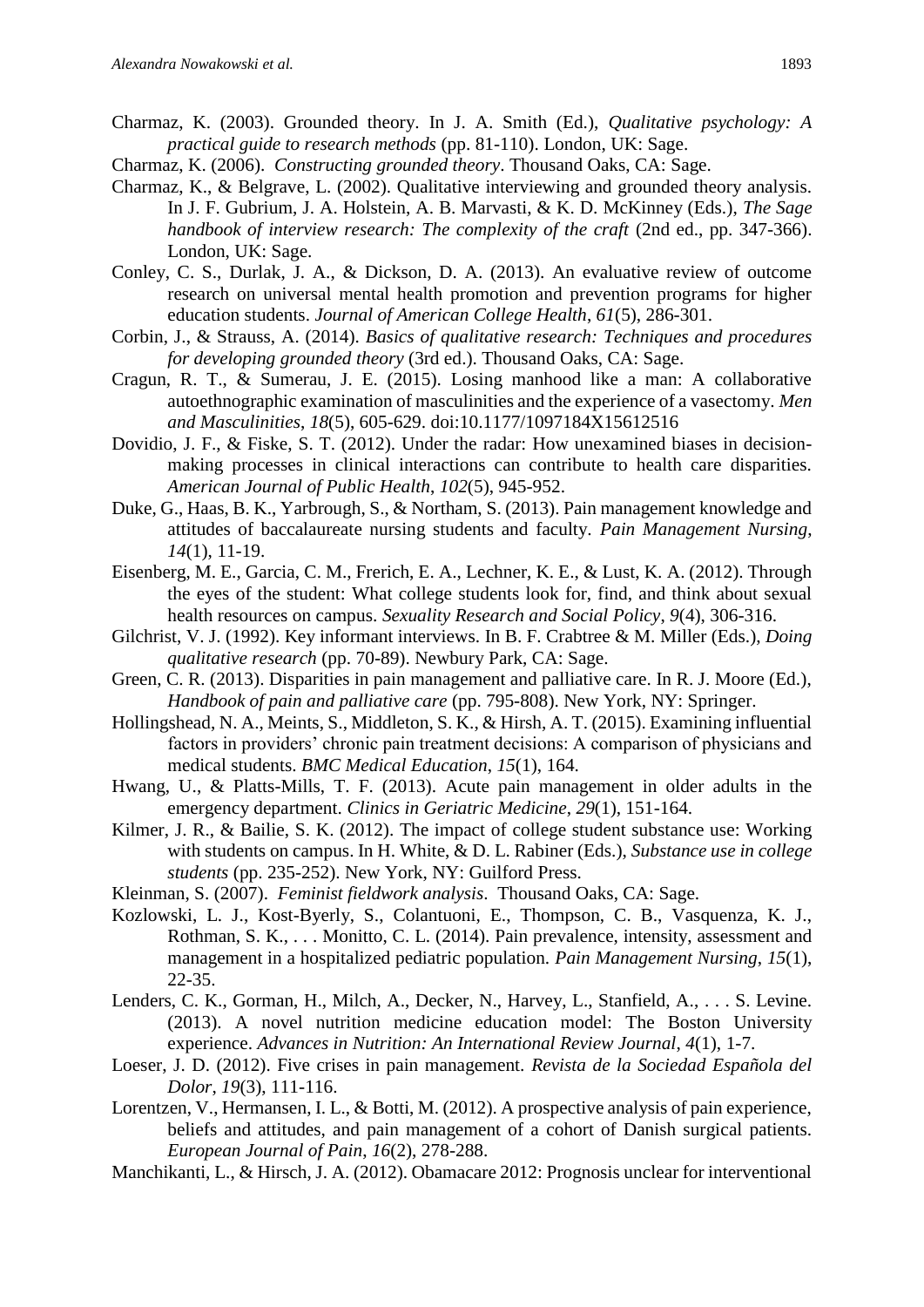pain management. *Pain Physician*, *15*(5), E629-E640.

- McGeary, D. D., McGeary, C. A., & Gatchel, R. J. (2012). A comprehensive review of telehealth for pain management: Where we are and the way ahead. *Pain Practice*, *12*(7), 570-577.
- Meghani, S. H., Byun, E., & Gallagher, R. M. (2012). Time to take stock: A meta-analysis and systematic review of analgesic treatment disparities for pain in the United States. *Pain Medicine*, *13*(2), 150-174.
- Mercadante, S., & Giarratano, A. (2013). The long and winding road of non steroidal antinflammatory drugs and paracetamol in cancer pain management: A critical review. *Critical Reviews in Oncology/Hematology*, *87*(2), 140-145.
- Milroy, J. J., Wyrick, D. L, Bibeau, D. L., Strack, R. W., & Davis, P. G. (2012). A university system-wide qualitative investigation into student physical activity promotion conducted on college campuses. *American Journal of Health Promotion*, *26*(5), 305- 312.
- Oliver, J. (2012). American society for pain management nursing position statement: Pain management in patients with substance use disorders. *Pain Management Nursing*, *13*(3), 169-183.
- Parsons, T. (1951). Illness and the role of the physician: A sociological perspective. *American Journal of Orthopsychiatry*, *21*(3), 452-460.
- Pepper, B., Kirshner, M. C., & Ryglewicz, H. (2014). The young adult chronic patient: Overview of a population. *Psychiatric Services*, *51*(8), 989-995.
- Pizzo, P. A., & Clark, N. M. (2012). Alleviating suffering 101: Pain relief in the United States. *New England Journal of Medicine*, *366*(3), 197-199.
- Rabow, M., Kvale, E., Barbour, L., Cassel, J. B., Cohen, S., Jackson, V., & Luhrs, C. (2013). Moving upstream: A review of the evidence of the impact of outpatient palliative care. *Journal of Palliative Medicine*, *16*(12), 1540-1549.
- Schumacher, K. L., Plano Clark, V. L., West, C. M., Dodd, M. J., Rabow, M. W., & Miaskowski, C. (2014). Pain medication management processes used by oncology outpatients and family caregivers part ii: Home and lifestyle contexts. *Journal of Pain and Symptom Management*, *48*(5), 784-796.
- Smith, B. H., Torrance, N., & Johnson, M. (2012). Assessment and management of neuropathic pain in primary care. *Pain Management*, *2*(6), 553-559.
- Sophie, M., & Ford, B. (2012). Management of pain in Parkinson's disease. *CNS Drugs*, *26*(11), 937-948.
- Spitz, A., Moore, A. A., Papaleontiou, M., Granieri, E., Turner, B. J., & Reid, M. C. (2011). Primary care providers' perspective on prescribing opioids to older adults with chronic non-cancer pain: A qualitative study. *BMC Geriatrics*, *11*(1), 35.
- Stanos, S. (2012). Focused review of interdisciplinary pain rehabilitation programs for chronic pain management. *Current Pain and Headache Reports*, *16*(2), 147-152.
- Stockler, M. R., & Wilcken, N. R. C. (2012). Why is management of cancer pain still a problem? *Journal of Clinical Oncology*, *30*(16), 1907-1908.
- Teevan, B., Zlateva, I., & Anderson, D. (2015). Racial and ethnic disparities in pain care at a statewide federally qualified health center. *Journal of Pain*, *4*(16), S37.
- Turner, H. S., & Hurley, J. L. (Eds.). (2015). *The history and practice of college health*. Lexington, KY: University Press of Kentucky.
- Wandner, L. D., Heft, M. W., Lok, B. C., Hirsh, A. T., George, S. Z., Horgas, A. L., . . . Robinson, M. E. (2014). The impact of patients' gender, race, and age on health care professionals' pain management decisions: An online survey using virtual human technology. *International Journal of Nursing Studies*, *51*(5), 726-733.
- Vranken, J. H. (2015). Current approaches to the management of peripheral neuropathic pain.